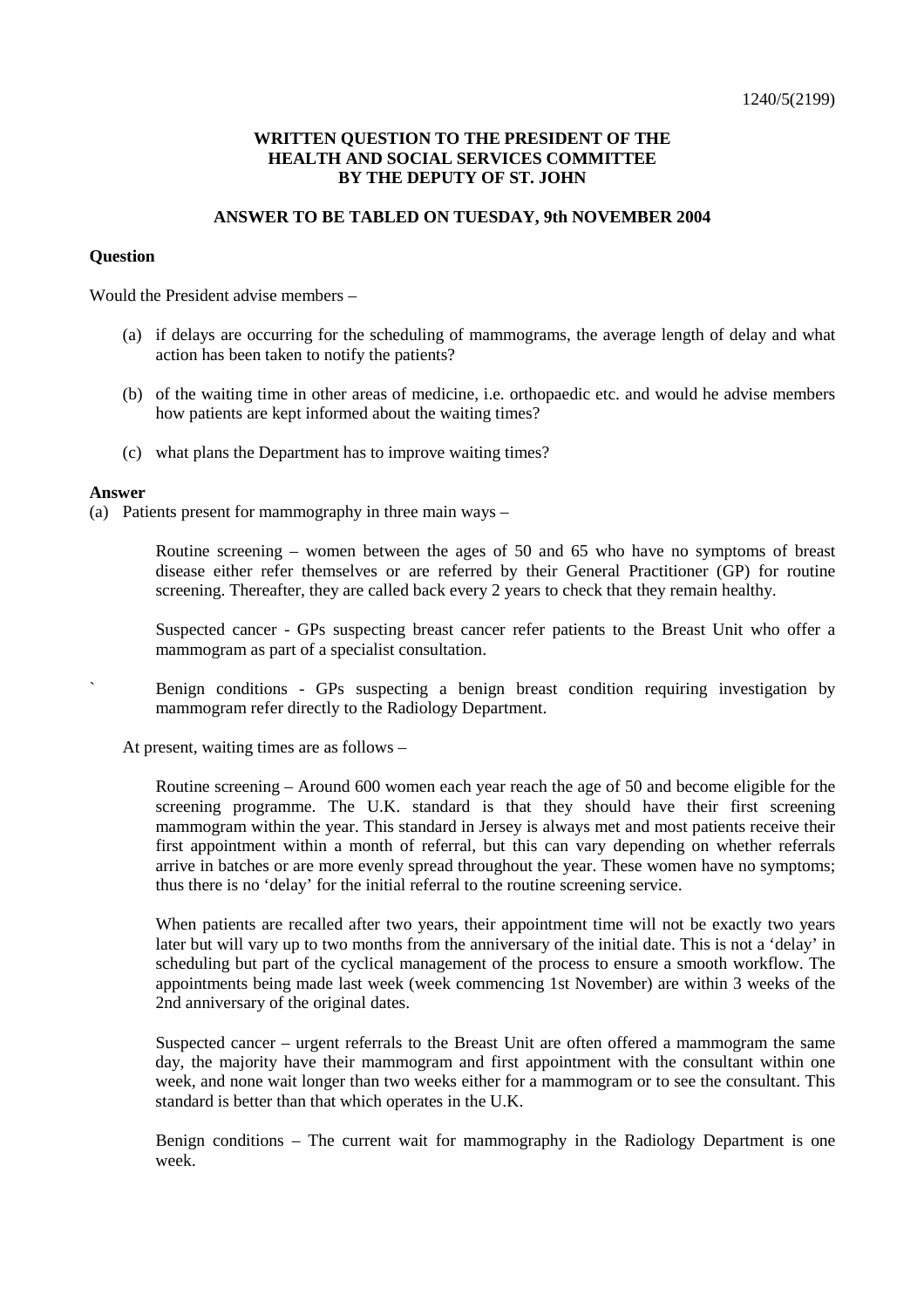Because there are no delays in any of the three elements of this service, it follows that no especial action is taken to communicate the "waiting time" to clients/patients.

(b) Please find attached –

 Appendix 1 - waiting times for routine outpatient appointments by doctor. Appendix 2 - waiting times for routine surgery by specialty.

 These are the categories that are the focus of attention in the UK and are the usual subject of articles in the media.

 Patients whose clinical condition has been assessed as 'urgent' or 'soon' will be seen and treated very much more quickly and in line with best practice for the particular problem.

 The hospital sends out an advice of waiting times for routine outpatient appointments to GPs on a monthly basis, who advise patients accordingly.

 Hospital doctors or nurses tell patients how long they are likely to wait for their operation directly at the time the decision is taken to list them for surgery.

 Hospital waiting times are detailed below and key indicators are now published annually in the States of Jersey Benchmarking report, for example as shown in Appendix 2 below.

 (c) The President will be making an announcement about waiting lists within three weeks when negotiations – currently underway with senior clinicians - are brought to a conclusion by the Chief Executive and his senior colleagues.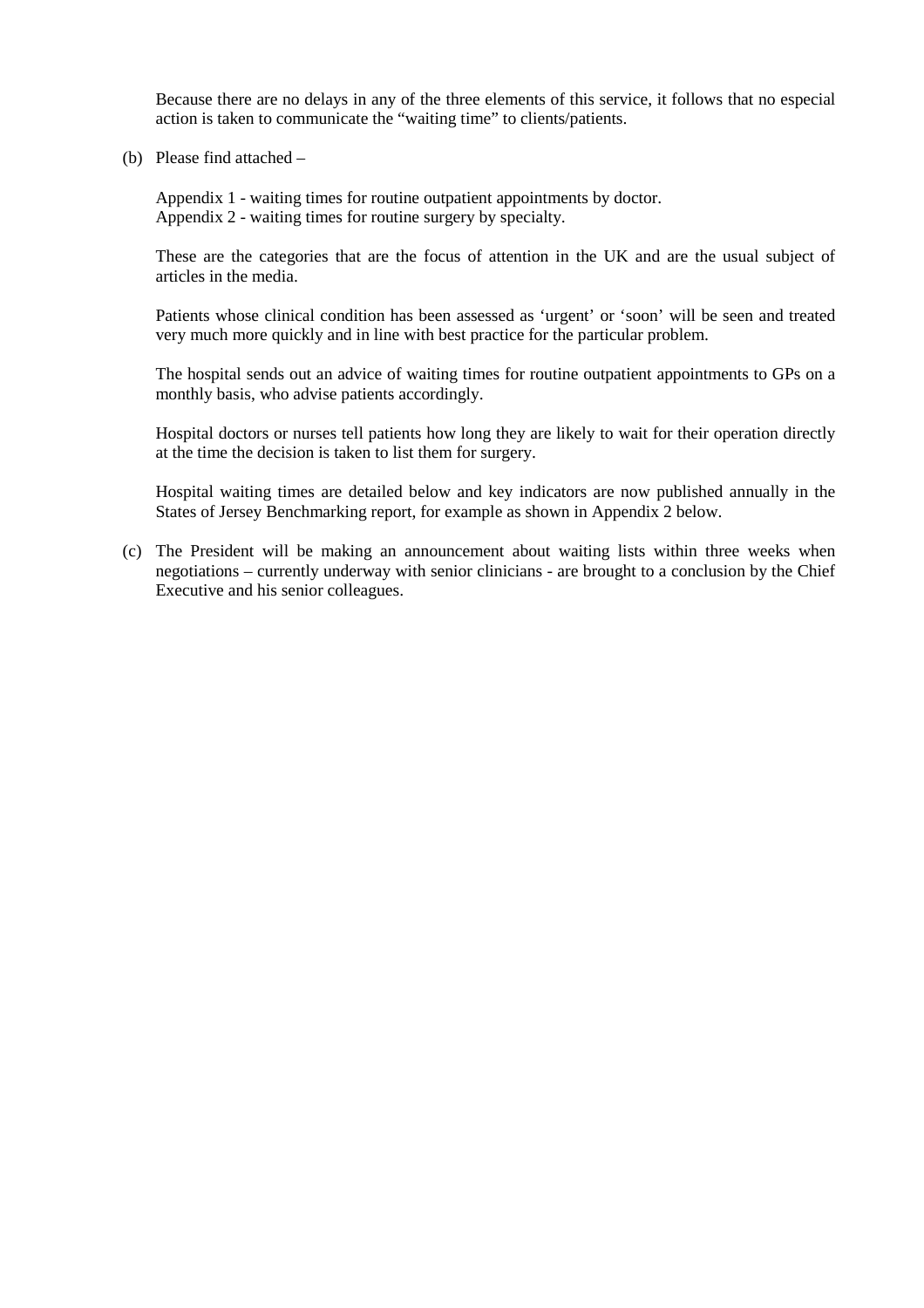# **Appendix 1**

# **Outpatient Waiting Times in Weeks**

| <b>CONSULTANT</b> | <b>CLINIC</b>  | <b>SPECIALTY</b>      |            |  |
|-------------------|----------------|-----------------------|------------|--|
|                   |                |                       |            |  |
|                   |                |                       | 01/11/2004 |  |
| Mr Allardice      | JTA/40         | <b>Breast</b>         | 2          |  |
|                   | <b>JTA/80</b>  | Surgical              | 12         |  |
|                   | <b>JTA/MOP</b> | Surgical Minor        |            |  |
|                   |                | <b>OPs</b>            | 1          |  |
|                   |                |                       |            |  |
| Mr El Gazzar      | OEG/00         | Surgical              | 8          |  |
|                   | OEG/MOP        | <b>Surgical Minor</b> |            |  |
|                   |                | <b>OPs</b>            | 4          |  |
| Mr Ingram         | NI/31          |                       | 11         |  |
|                   | NI/11          | Surgical              |            |  |
|                   |                | Urology               | 18         |  |
|                   | NI/VVS         | <b>Surgical Minor</b> | 13         |  |
|                   | NI/LB          | Ops VV's              |            |  |
|                   |                | <b>Surgical Minor</b> | 12         |  |
|                   |                | Ops                   |            |  |
| Mr Twiston-       | CTD/12         | Orthopaedic           |            |  |
| <b>Davies</b>     |                |                       | 13         |  |
|                   | CTD/61         | Children              |            |  |
|                   |                | Orthopaedic           | 6          |  |
|                   |                |                       |            |  |
| Mr Clifford       | <b>RPC/NEW</b> | Orthopaedic           |            |  |
|                   |                | <b>New</b>            | 18         |  |
|                   |                |                       |            |  |
| Dr Clinton        | CC/09          | Sports Injury         | 20         |  |
|                   |                |                       |            |  |
| Mr Siodlak        | MS/AM-         | E.N.T. AOA            |            |  |
|                   | <b>PM</b>      |                       | 16         |  |
|                   | MS/AM-         | E.N.T.                |            |  |
|                   | PM             |                       | 16         |  |
|                   |                |                       |            |  |
| Mr Shah           | NS/0           | E.N.T. AOA            | 28         |  |
|                   | NS/0           | E.N.T.                | 28         |  |
|                   | NS/CH          | Children              | 8          |  |
|                   | NS/CH          | Children AOA          | 11         |  |
| Mr Downes         | RD/RD          | Ophthalmic            | 8          |  |
|                   |                | Paediatric            | 10         |  |
|                   |                | Oculoplastics         | 15         |  |
|                   |                |                       |            |  |
| Mr. McNeela       | <b>BJM/BJM</b> | Ophthalmic            | 7          |  |
|                   | <b>BJM/RET</b> | Retinal               | 4          |  |
|                   |                |                       |            |  |
| Dr Purcell-Jones  | GPJ/PJ         | Pain                  | 17         |  |
| Dr. C. Taylor     | CRT/CRT        | Pain                  | 21         |  |
|                   |                |                       |            |  |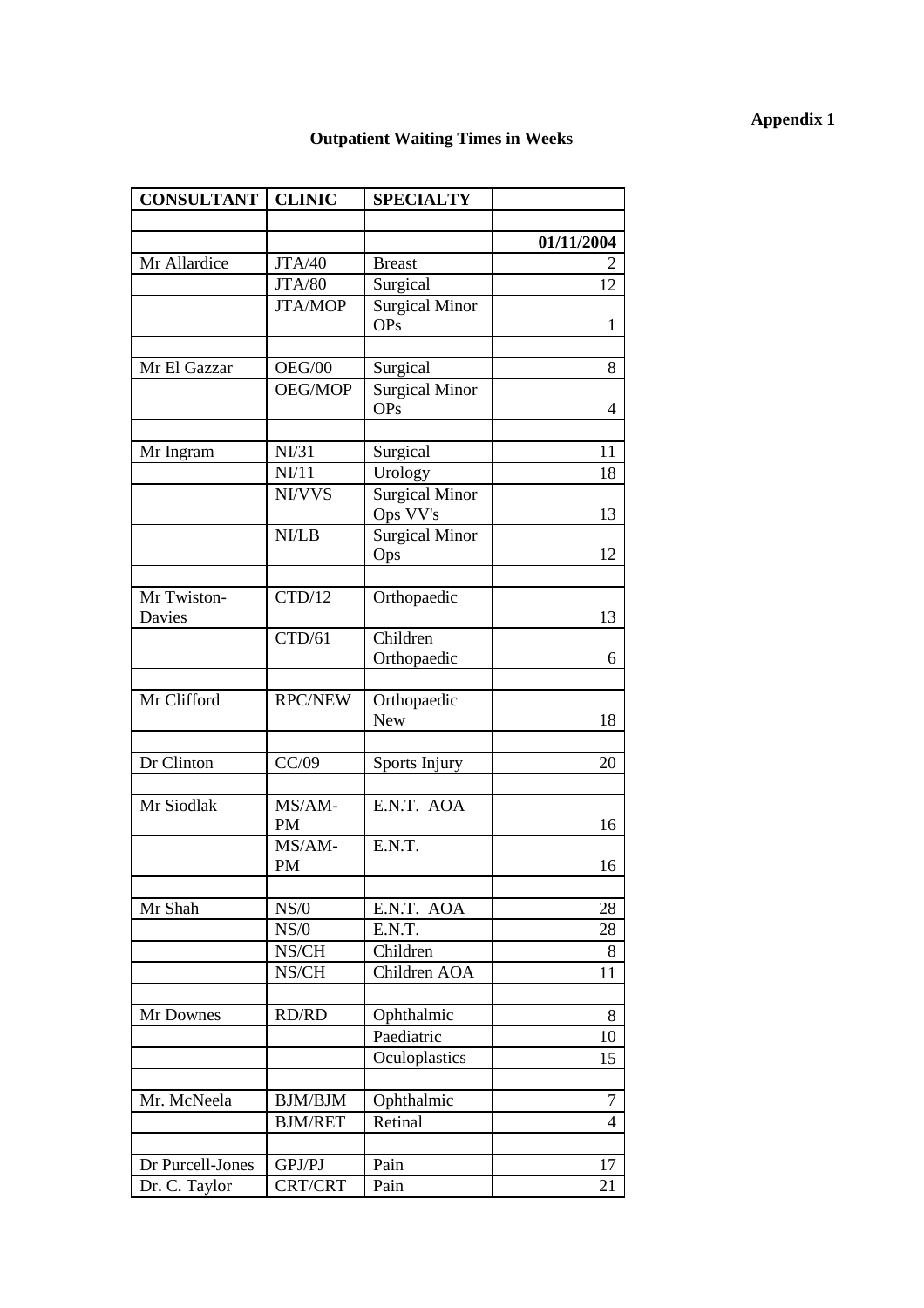| <b>CONSULTANT</b> | <b>CLINIC</b>  | <b>SPECIALTY</b>           |                |  |
|-------------------|----------------|----------------------------|----------------|--|
|                   |                |                            | 01/11/2004     |  |
|                   |                |                            |                |  |
| Dr Bates          | PB/11          | Diabetic                   | 15             |  |
|                   | PB/21          | Diabetic                   |                |  |
|                   |                | Medical                    | 17             |  |
|                   | PB/90          | Endocrine                  | 10             |  |
|                   |                |                            |                |  |
| Dr. A. Kumar      | <b>AK/REN</b>  | Renal                      | 11             |  |
|                   | <b>AK/MED</b>  | Medical                    | 11             |  |
|                   |                |                            |                |  |
| Dr Ng             | DNG/DNG        | Medical                    | 22             |  |
|                   |                |                            |                |  |
| Dr. Muscat        | <b>IVM/ID</b>  | Infectious                 |                |  |
|                   |                | Disease                    | 8              |  |
|                   |                |                            |                |  |
| Dr Gibson         | HG/00          | Neurology                  |                |  |
|                   |                | Medical                    | 22             |  |
|                   | HG/EP          | <b>Epilepsy Nurse</b>      |                |  |
|                   |                | Led                        | 13             |  |
|                   |                |                            |                |  |
| Dr. Hima          | <b>SH/00</b>   | Oncology                   | 1              |  |
|                   |                |                            |                |  |
| Dr Hearn          | KCH/11         | Cardio-Thoracic<br>Medical | 16             |  |
|                   |                |                            |                |  |
| Dr Luksza         | <b>ARL/RES</b> | Respiratory                | 5              |  |
|                   |                |                            |                |  |
| Dr Muhlemann      | <b>MFM/02</b>  | Dermatology                | 26             |  |
|                   | MFM/3L         | Leg-Ulcer                  | $\overline{4}$ |  |
|                   |                |                            |                |  |
| Dr Richardson     | <b>MRR/31</b>  | Medical                    | $\overline{2}$ |  |
|                   |                |                            |                |  |
| Dr Mattock        | CM/00          | Haematology                | 12             |  |
|                   |                |                            |                |  |
| Dr Spratt         | HCS/21         | Paediatric                 | 4              |  |
|                   |                |                            |                |  |
| Dr Malpas         | <b>TM/00</b>   | Paediatric                 | 9              |  |
|                   |                |                            |                |  |
| Dr.Thiagarajan    | <b>PRA/00</b>  | Paediatric                 | 5              |  |
|                   |                |                            |                |  |
| Mr Day            | JD/71/03       | Gynaecology                | 6              |  |
|                   | JD/01          | Gyn/Colp/Oncol             | $\overline{2}$ |  |
|                   | JD/95/94       | Colposcopy                 | 3              |  |
|                   |                |                            |                |  |
| Mr Maclachlan     | NM/18/19       | Infertility                | 18             |  |
|                   | NM/01/22       | Gynaecology                | 6              |  |
|                   | NM/08,11       | Gynaecology                |                |  |
|                   |                | Colposcopy                 | 2              |  |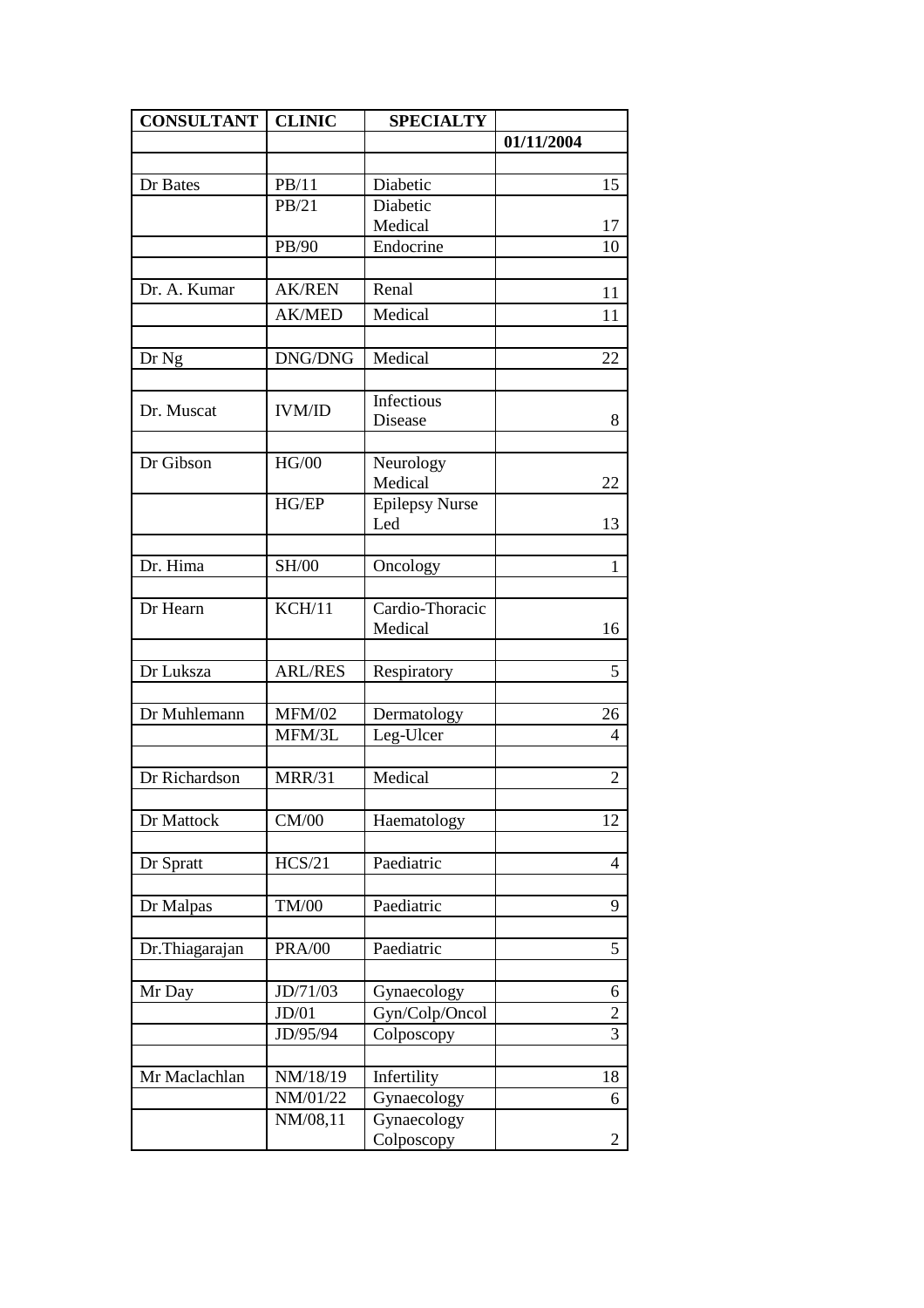| <b>CONSULTANT   CLINIC</b> |               | <b>SPECIALTY</b>     |            |  |  |
|----------------------------|---------------|----------------------|------------|--|--|
|                            |               |                      | 01/11/2004 |  |  |
|                            |               |                      |            |  |  |
| Dr Nelson                  | FRN/00/03     | Gynaecology          | 11         |  |  |
|                            | <b>FRN/99</b> | Gynaecology<br>(TOP) | 1          |  |  |
|                            |               |                      |            |  |  |
| Mrs Le Gresley             | CLG/19        | Dietetics            | 10         |  |  |
|                            |               |                      |            |  |  |
| Ms Gough                   | JAZJF1/00     | Dietetics            | 10         |  |  |
|                            |               |                      |            |  |  |
| Mrs Brown                  | JEZMB1/00     | Chiropody New        | 33         |  |  |
|                            |               |                      |            |  |  |
| Sister Le Lievre           | SLL/69        | Urodynamics          | 6          |  |  |
|                            |               |                      |            |  |  |
| Mr Belligoi                | BEL/          | <b>Oral Surgery</b>  | 14         |  |  |
|                            |               |                      |            |  |  |
| Mr Skinner                 | BS/           | Orthodontics         | 8          |  |  |